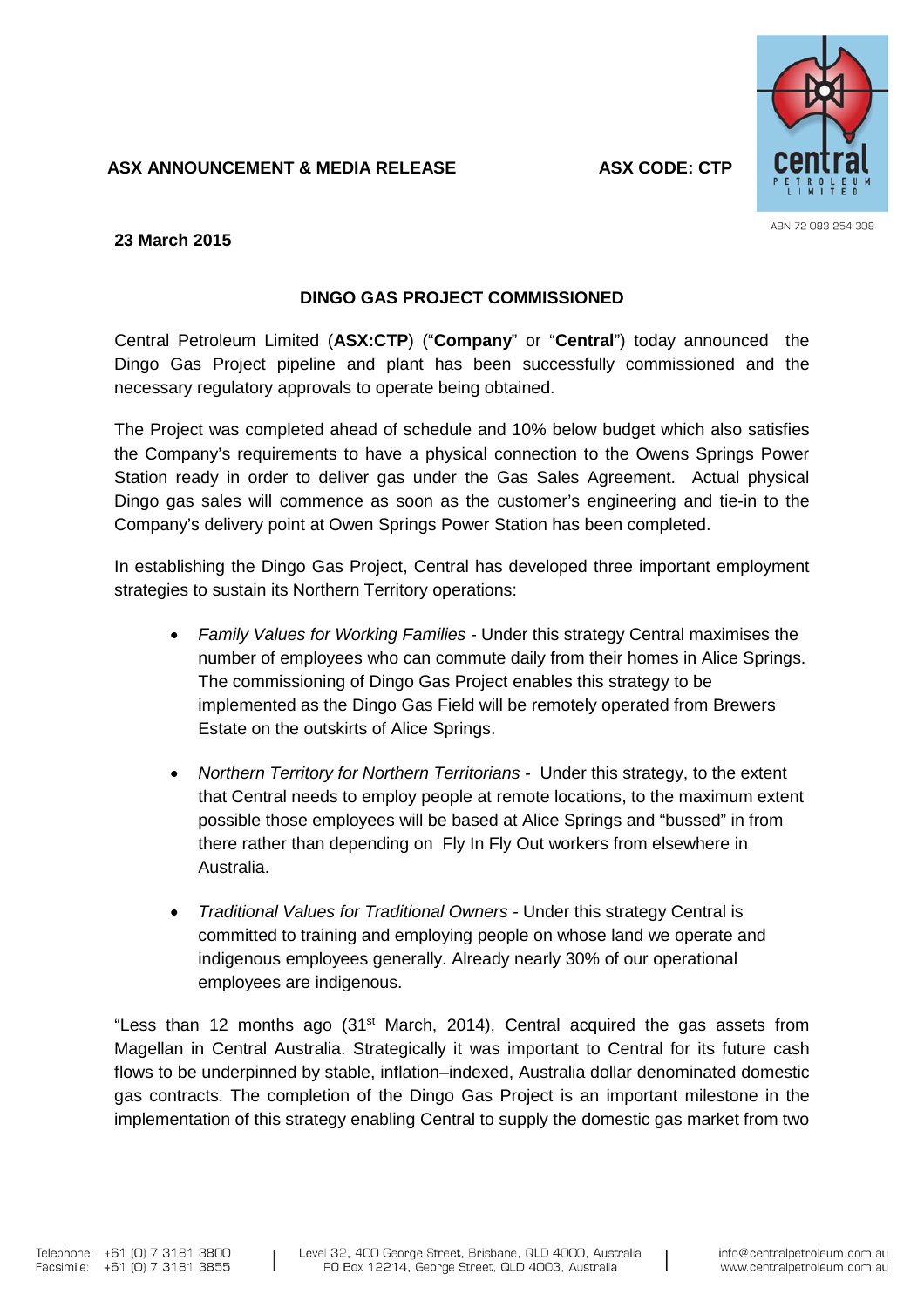distinct established conventional fields centred near Alice Springs", said Richard Cottee, Central Managing Director.

"It is testimony to the professional experience of Mike Herrington's team that the project could be delivered on time and well within budget in such trying economic climate."

"Our employment strategy is important to underpin the long term sustainability of Central's operations in the Northern Territory. Work practices that facilitate and encourage families and indigenous people to live and work locally helps build skills, wealth and a better future for our whole local community in which we live and operate", Richard Cottee said.

# **About the Project**

The key elements of the project include:

- Above ground piping connections to the well heads at Dingo #2 and #3;
- A 2.0km, 100mm diameter glass reinforced epoxy GRE (Fiberspar) pipeline from the Dingo #2 lease to the Dingo #3 lease;
- A 38.0km, 100mm diameter GRE (Fiberspar) pipeline from the Dingo #3 lease to a Material Transition Yard just 1.0km south of Brewer Estate;
- A 1.6km, 100mm diameter steel pipeline from the Material Transition Yard to the new the Central Petroleum Brewer Estate City Gas Station (BECGS);
- A 1.6km, 100mm diameter steel pipeline delivering treated gas from the BECGS facility to the connection point at the Owen Springs Power Station;
- The purpose of the BECGS gas treatment facility is to remove liquids from the gas from Dingo No.2 & No.3, filter and then dry the gas to the quality required by the power station to operate its turbines;
- Pipeline/plant capacity is 2.2-2.4 PJ/annum (currently the Raw Gas pipeline is the limiting factor at 2.2-2.4 PJ/annum, operates at a planned maximum 1.96 PJ/annum)
- Cost of the 43km pipeline averaged approximately \$50,000/inch/km whilst current Australian industry average is around \$80,000/inch/km;
- The main pipeline contractor was Marais Laying Technologies which utilized innovative technology that assisted in achieving project savings;
- Local contractors and suppliers were engaged in the project thus providing employment as well as aiding the Northern Territory economy;
- The dried, filtered and processed gas will be transported via the sales gas pipeline to supply the Owen Springs Power Station (operated by Territory Generation).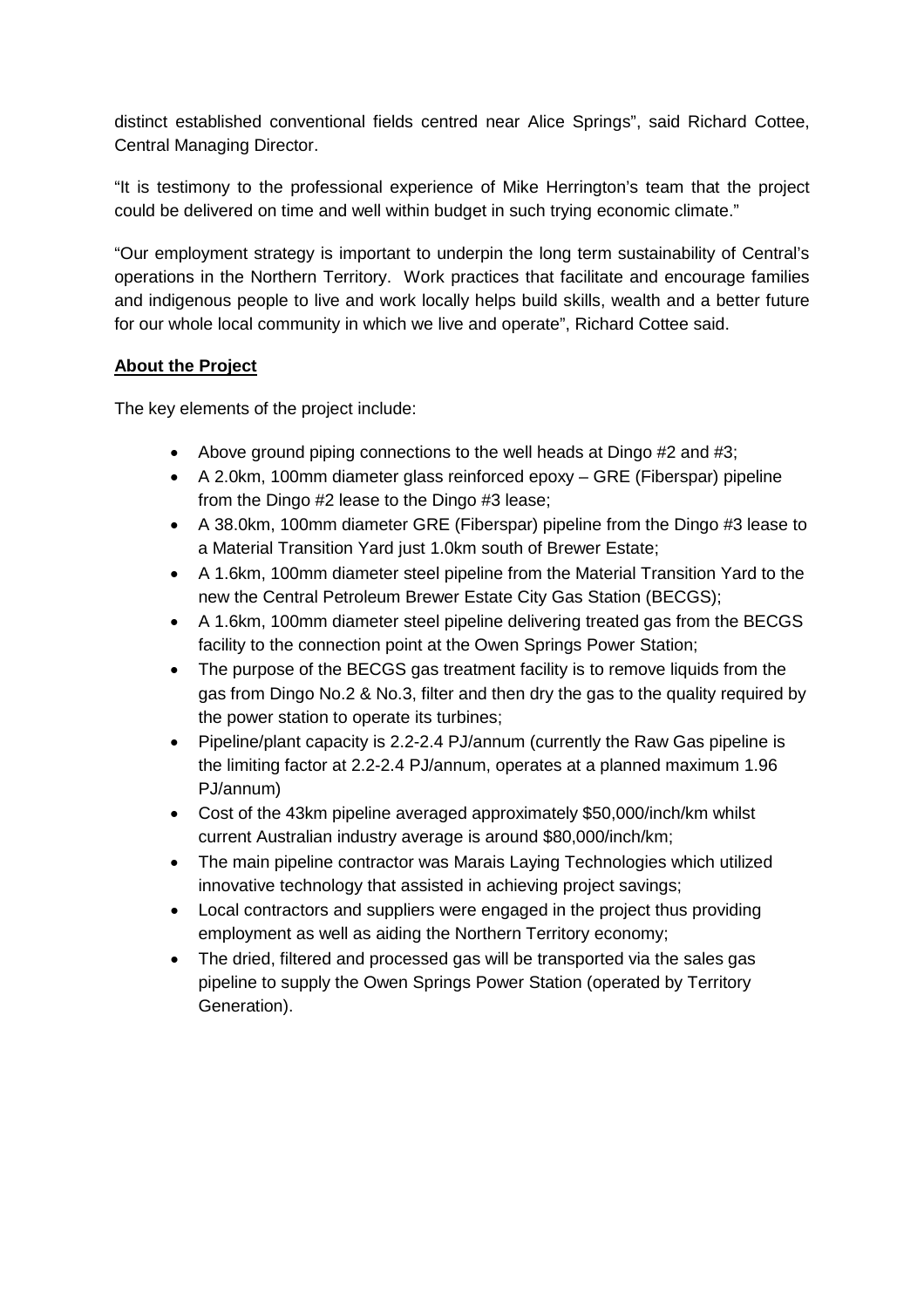